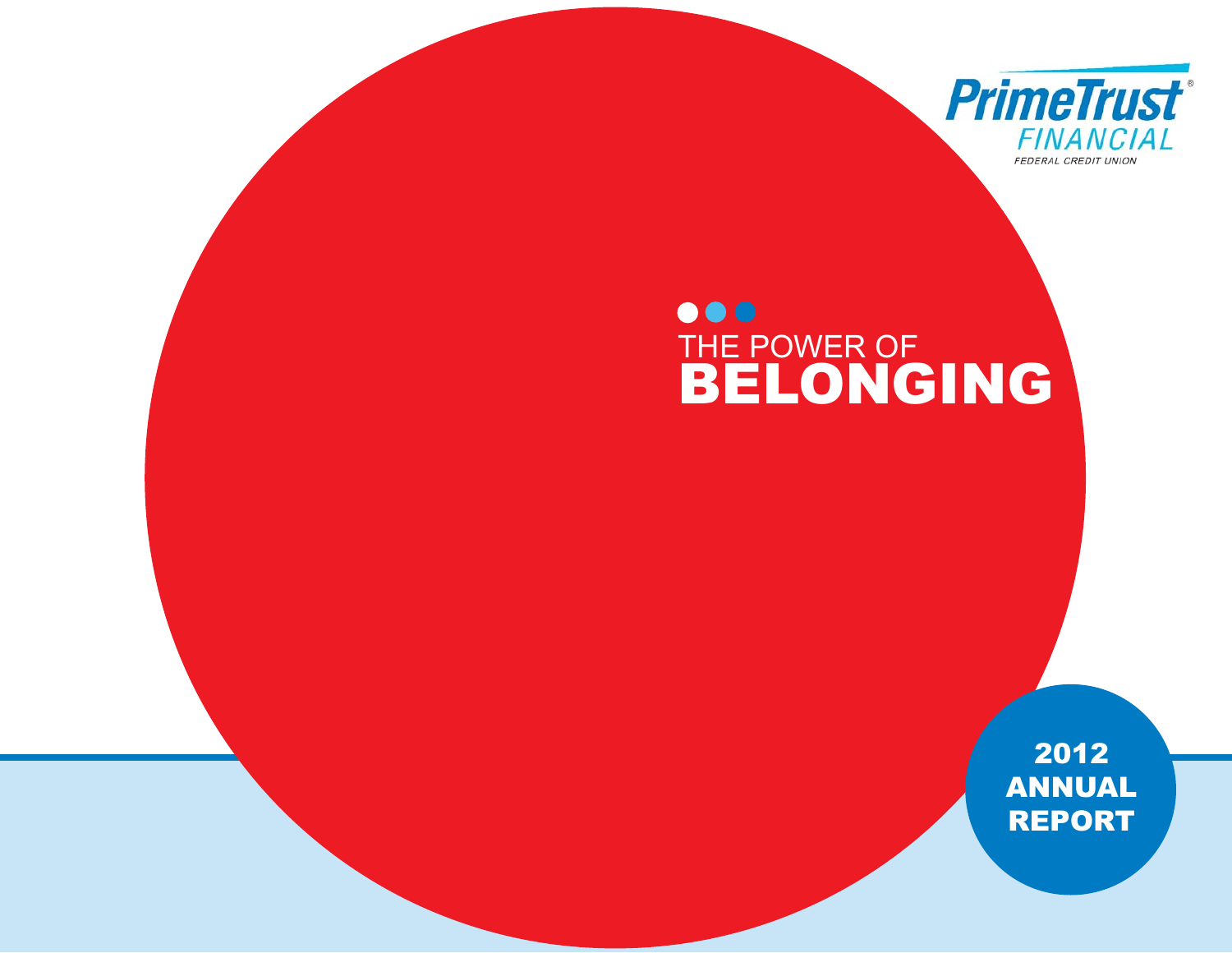## $\bullet$ ● ● ●<br>THE POWER TO SCHEDULE

### 2013 **BUSINESS** MEETING

**Call to Order \_\_\_\_\_\_\_\_\_\_\_\_\_\_\_\_\_\_\_\_\_\_\_\_\_\_\_\_\_\_\_\_\_\_**Marilyn Smith, *Board Chairman* 

**Establishment of Quorum** 

**Introduction of Directors** 

#### **Reports to Membership** - All reports are available in this Annual Report Chairman's Report \_\_\_\_\_\_\_\_\_\_\_\_\_\_\_\_\_\_\_\_\_\_\_\_\_\_\_\_\_\_\_\_\_\_\_\_\_\_Marilyn Smith Minutes – 76th Annual Meeting\_\_\_\_\_\_\_\_\_\_\_\_\_\_\_\_\_\_\_\_George McKibben, *Secretary*  Treasurer's Report \_\_\_\_\_\_\_\_\_\_\_\_\_\_\_\_\_\_\_\_\_\_\_\_\_\_\_\_\_\_\_\_Lora Hildreth, *Treasurer*  Loan Committee \_\_\_\_\_\_\_\_\_\_\_\_\_\_\_\_\_\_Dana Baker, *Senior VP of Finance & Information*  Business Services Group \_\_\_\_\_\_\_\_\_\_\_\_Chris Courtney, *Director of Business Services*  Supervisory Committee \_\_\_\_\_\_\_\_\_\_\_\_\_\_\_\_\_\_\_\_Jason Webber, *Supervisory Chairman*  Motion to approve the above reports.

#### **Unfinished Business**

| None for this meeting | Marilyn Smith |  |
|-----------------------|---------------|--|
|-----------------------|---------------|--|

#### **New Business**

| <b>Board of Directors Election Results</b>   | Marilyn Smith                    |
|----------------------------------------------|----------------------------------|
| William H. Yohler Memorial Scholarship Award | Marilyn Smith                    |
| <b>President's Comments</b>                  | Jeffrey E. Sikora, President/CEO |
| Recognition of Staff                         | Jeffrey E. Sikora                |
| <b>Questions and Answers</b>                 | General Board                    |
| <b>Adjournment</b>                           | Marilyn Smith                    |
|                                              |                                  |

Motion to adjourn this 77th Annual Meeting of PrimeTrust Financial.

### **Tonight 6:30 p.m. Tonight 7:00 p.m.**<br>Hors coluryes will be served The 77th Annual Business

Hors 'odurves will be served for the Arts Auditorium will begin in the Auditorium. hallway until the meeting begins at 7 p.m.

in the Cornerstone Center Meeting of PrimeTrust Financial



### PATRONAGE DIVIDEND

## ... AGENDA AGENDA AGENDA AGENDA AGENDA SHARE

At PrimeTrust Financial Federal Credit Union (PTF), we appreciate your business. That's why we introduced the PTF Patronage Dividend – it is our way of saying "Thank You" to our member-owners for using the Credit Union as their primary financial provider\*.

The PTF Patronage Dividend provides "something extra" for our member-owners who have the following relationships with PTF:

- a) \$50.00 for each commercial account with a loan (excluding Business Visa)
- b) \$50.00 for each account with a first mortgage
- c) \$25.00 for each account with combined consumer loan balances (excludes Visa) of \$10,000.00 or more
- d) \$15.00 for each account with combined consumer deposits (non-checking) of \$20,000.00 or more
- e) \$10.00 for each account with home banking and **eStatements**

And to make it even better, members may have qualified for more than one reward!

At PTF, we are dedicated to providing you with financial advantage. The more you use your Credit Union, the greater your advantage. Think of us first whenever you are looking for attractive loan and deposit rates. Plus, you can get "something extra" with the PTF Patronage Dividend.

> *\*All active members in good standing were considered for participation in the PTF Patronage Dividend. Relationships and balances were evaluated as of December 31, 2012.*

rad atheny *Member Since 1989*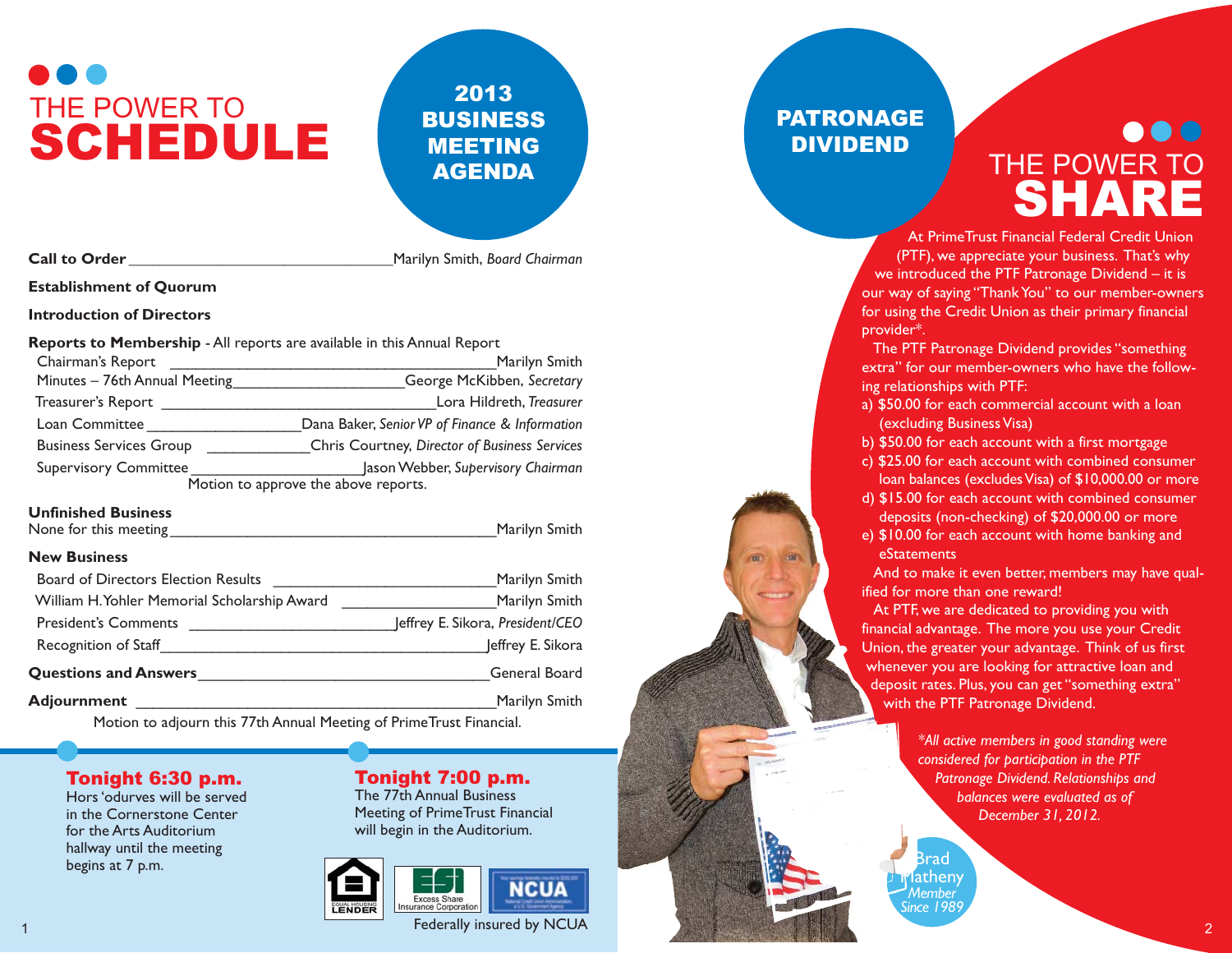## $\bullet\bullet\bullet$ THE POWER TO GUIDE

### CHAIRMAN'S REPORT for 2012

As Chairman of the Board of Directors for PrimeTrust Financial Federal Credit Union, it is my responsibility to report on the health and well-being of your Credit Union for 2012. Within the Credit Union's organizational structure, Directors serve as the

membership's representatives and are accountable to you, the members, for its progress. With that in mind, it is my pleasure to report that 2012 was a successful year for PrimeTrust! The Credit Union is safe and sound, growing, and recorded positive Net Income for the year.

Last year was the first full year of operation under the banner of PrimeTrust Financial FCU. While we honor our legacy as WGE Federal Credit Union, our future success depends on the new name and new role the Credit Union plays in the Muncie/Delaware County Community. Over the last two years, we have re-engineered the Credit Union in order to offer a broader product line to anyone who lives, works, worships, or goes to school in Delaware County. This was a crucial step to insure the ongoing viability of the Credit Union, and I am pleased to say it has been successful. PrimeTrust now offers financial alternatives to businesses and individuals alike.

- Credit Unions are unique among financial institutions because they are member owned financial cooperatives. One of the basic principles of a cooperative is "Return to

the Membership". With that in mind, your Credit Union launched the PTF Patronage Dividend in 2012 and returned over \$100,000 in "extra" dividends. Members were rewarded for using the Credit Union's services in five different categories. Rewards

ranged from \$10.00 to \$50.00, and members could qualify for more than one reward. Any member who qualified for all five categories received checks totaling \$150.00! The PTF Patronage Dividend is intended to be paid annually, and the more business you do with your Credit Union, the greater the potential reward!



In closing, I'd like to thank the other Directors, members of the Official Family, and our PTF Staff for

their efforts this past year. In addition, I'd like to thank you,

our members, for doing business with PrimeTrust. We appreciate your support, and look forward to serving you in the future.

## ••• THE POWER TO MEET

The 76th Annual Meeting was held at the Horizon Convention Center in Muncie, Indiana on April 28, 2012. **Call to Order:** Chairman Marilyn Smith called the business meeting of PrimeTrust Financial Federal Credit Union to order at 7:30 p.m. Smith noted this is our first annual meeting as PrimeTrust.

Quorum acknowledged by Secretary, George McKibben

76thANNUAL MEETINGMINUTESfor 2012

**Board of Directors Roll Call**: Roll call was taken by McKibben. Steven Rose, Lora Hildreth, George McKibben, Marilyn Smith, LaRue Cross, Jeff Carter, and Deania Neely. John James in attendance representing the Supervisory Committee • Motion to accept roll call by McKibben, second by Rose. Motion carried

**Board Introduction:** Smith introduced the Board of Directors

**Annual Report:** Smith identified the lists of reports included in the 2011 Annual Report • Motion to accept the reports made by Hildreth, second by McKibben. Motion carried

**Unfinished Business:** Smith stated there is no unfinished business

**New Business:** No New Business from the floor

#### **Election Report**

- Smith reported that the Nominating Committee's slate of officers were McKibben (incumbent), Carter, and Neely
- There were no nominations by petition so the slate is approved by acclamation
- o Motion by McKibben to approve slate by acclamation, second by Rose. Motion carried.

#### **William H.Yohler Memorial Scholarship Award**

- Lissa Yohler-Campbell, Bill's, daughter was not able to attend this year so Sikora read letter from Lissa
- Sikora announced Kyla |o Tighe as the recipient of the 2012 Yohler Memorial Scholarship
- Tighe thanked the Committee and the Board for the recognition and thanked her family for their support

#### **President's Comments**

- Sikora recapped changes in 2011 Charter change and name change
- o Sikora thanked the Board and Official Family for their time and effort in making the progressive changes that will allow PrimeTrust to grow and thrive, the staff for their commitment to service, and the members for their on-going support and trust
- o Even with all the changes, our commitment to the credit union philosophy will not change
- Sikora introduced Joe Guilfoy,Vice-President of the Indiana Credit Union League
- o Guilfoy complimented PTF on the attendance and support by the members at Annual Meeting and discussed the changes in the credit union industry
- o Guilfoy complimented the Board at striving to continue providing the best service possible to the membership and their dedication during tough financial times
- o Guilfoy congratulated the members and urged them to continue to support their credit union

**Recognition of Staff:** Sikora recognized the staff in attendance

**Questions from the Floor:** None were presented

**Adjournment:** Hildreth made motion to adjourn at 7:50 p.m., second by McKibben. Motion carried.  $3$  and the contract of the contract of the contract of the contract of the contract of the contract of  $4$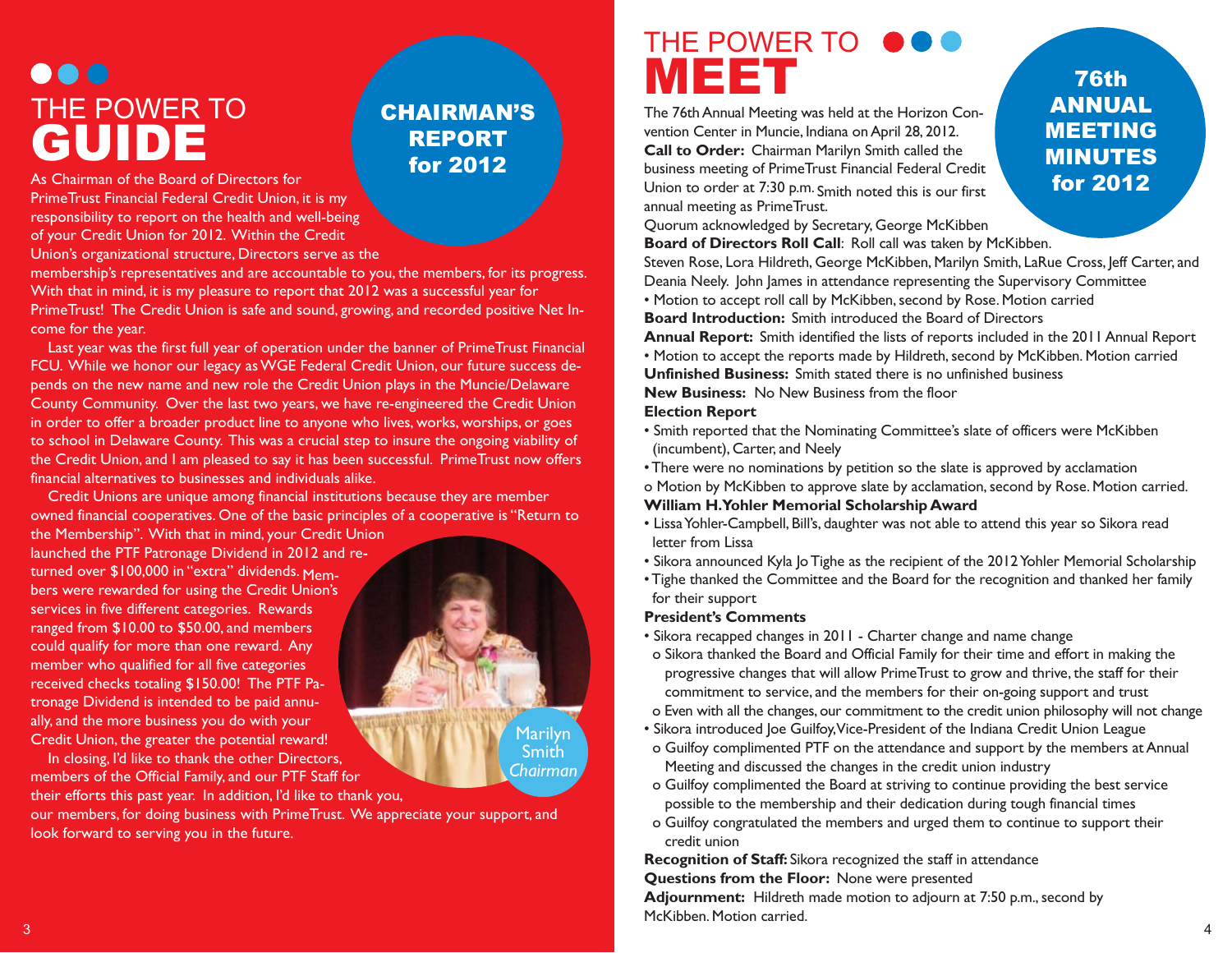# ● ● ●<br>THE POWER TO PLAN

### TREASURER'S REPORT for 2012

As Treasurer of the Board, it is my pleasure to report on PrimeTrust Credit Union's financial performance for 2012. Overall, it was a solid year featuring modest growth in Assets, Deposits, and Loans Outstanding, a significant reduction in loan charge-offs, and sufficient Net Income to allow payment of the first PTF Patronage Dividend.

Here are more details related to 2012's financial performance:

- After allocating \$110,000 to payment of the PTF Patronage Dividend, Net Income was still \$65,715.
- PTF's Capital Ratio remained strong at 11.12%. (NCUA, our Federal Regulator, defines well-capitalized at 7.0%)
- Loan production for all types of loans exceeded \$35,300,000. Included in this total was \$22,809,000 in personal loans, over \$6,928,000 in real estate loans, and \$3,850,000 in commercial loans.
- In addition to Visa® Classic, Gold, and Platinum, PTF added a Visa® home-equity line credit card for additional borrowing flexibility.
- Dividends paid to members exceeded \$700,000 before payment of the PTF Patronage Dividend.
- Year-end Assets were \$139,645,112.
- Deposits grew 2.2% to \$122,095,069.
- Total Loans Outstanding, after Allowance for Loan Losses, grew 3.14% to \$88,300,398.
- Total charge-offs for 2012 totaled \$801,342, down more than 18% from 2011.

Looking ahead to 2013, PTF remains committed to providing members with reasonably priced sources of credit. Whatever your loan-need is, PTF has a product to meet your needs. PTF also encourages members to re-finance their homes and autos from other institutions! Given our low interest rates, chances are we can save you time or money.

In closing, PrimeTrust Financial FCU continues to be a strong, well-capitalized member-owned cooperative. PTF's Mission is to provide financial benefits to our members by offering a complete menu of personal and commercial services.

# THE POWER TO LOAN

In 2012, members took advantage of the great loan rates and terms PTF offers in order to purchase automobiles, refinance their mortgages, and consolidate debt.

PrimeTrust's emphasis continues to be providing cutting edge loan products and access points. We were especially proud to offer our new Home Equity Line of Credit that is accessible with a Visa® card.

PrimeTrust continues to offer a full array of consumer, mortgage, and commercial products to fit the needs of all borrowers.

Need a loan, think of PrimeTrust!

The loan production for 2012 consisted of: Overall Loan portfolio composition

- 
- \$22,809,490 Consumer Loans \$32,917,945 Consumer Loans
- 
- \$3,850,700 Commercial \$7,477,977 Commercial

**LOAN COMMITTEE REPORT** for 2012

- \$6,928,375 Real Estate Loans \$38,043,459 Real Estate Loans
	-
- \$1,775,326 Credit Cards \$10,945,609 Credit Cards
	-

for total loan production of \$35,363,891 for a total loan portfolio of \$89,384,990





PrimeTrust starts the year off **PTF** is the presenting sponsor in the sponsor of Dance For Kids' Sake strong with a plan to intro-<br>duce several new services and by a position which benefits Big Brothers duce several new services and products. **Big Sisters.** 

**January**<br>PrimeTrust starts the year off **February**<br>PTF is the presenting sponsor

**March**<br>PTF employees serve lunch to **April** PrimeTrust Financial Federal PTF employees serve lunch to PrimeTrust Financial Federal<br>
employees of Twoson to raise Credit holds its 76th Annual employees of Twoson to raise Credit holds its 76th Annual money for Relay for Life.

tains the crowd by juggling batons, which are on fire! Fire alarms do NOT go off at this Annual Meeting!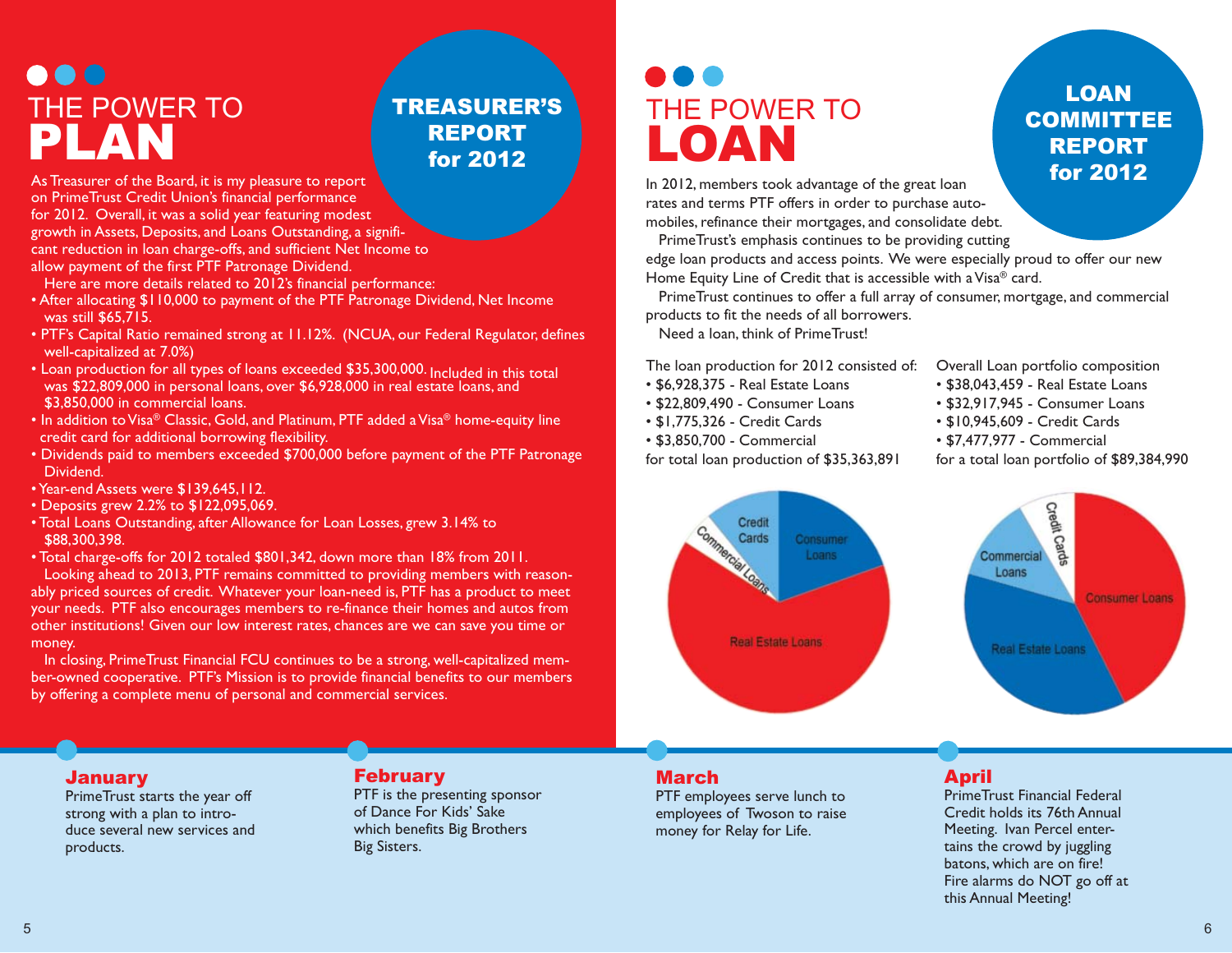# ● ● ●<br>THE POWER TO IMPACT

### **BUSINESS SERVICES** REPORT for 2012

The Business Services Group (BSG) is happy to have had a very productive and successful year in 2012. While remaining focused on its core business model of lending to small to medium-sized businesses, the BSG was able

to add high quality, mutually beneficial relationships to its portfolio. In addition to landing high quality relationships, the Business Services group also added a new employee. Lorraine Tomlin joined the Credit Union in June of 2012 and had an immediate impact. Lorraine brought over fourteen years of experience in the banking industry and provides the BSG with much needed experience and contacts in the Muncie-Delaware County community.

As trying economic conditions persisted, the Business Services Group was proud to have had its most productive year in 2012. Overall loan production ended 2012 at \$5,047,490, with \$3,844,667 in Member Business Loans, \$73,000 in Business Credit Cards, \$1,032,250 in Consumer Mortgage referrals and \$97,573 in Consumer Loan referrals. Net loans outstanding in the Member Business Loan portfolio finished the year at \$7,477,977 which resulted in a 26% increase over 2011 balances.

Business Deposit balances also remained strong in 2012 ending the year at \$2,441,608.

Looking forward to 2013, the Business Services Group will continue to focus on building new, high-quality relationships within the business community of Muncie-Delaware County while enthusiastically servicing and maintaining its existing relationships.

PrimeTrust Financial joins Big Feet attends PTF's 4th<br>Bank on Muncie to belp Annual Car Show and Blood Bank on Muncie to help<br>unbanked and underbanked members. The contract of the contract of the contract of the contract of the contract of the contract of the contract of the contract of the contract of the contract of the contract of the contract of the contract of the c

PTF expands their hours on PTF offers a free seminar for PTF offers a free seminar for PTF offers a free seminar for<br>Tuesdays at the Bethel Branch Tuesdays at the Bethel Branch to 7 a.m. to 7 p.m.

#### May June

Drive which benefitted Relay

Renovations to the Bethel Branch began in the Fall of 2012. A Welcome Desk was created to help guide members to the quickest way to take care of their needs. The new Teller Line is modern and gives tellers needed space to serve members and perform their jobs more efficiently.

Welcome Desk

> **Teller** Area

The waiting areas were updated to include an Internet Station for members to gain access to online banking and bill pay. They are also a great tool to teach members how to use our eServices.

**New** Internet Station

THE POWER TO

 $\bullet\bullet\bullet$ 

CHANGE

nporary er Line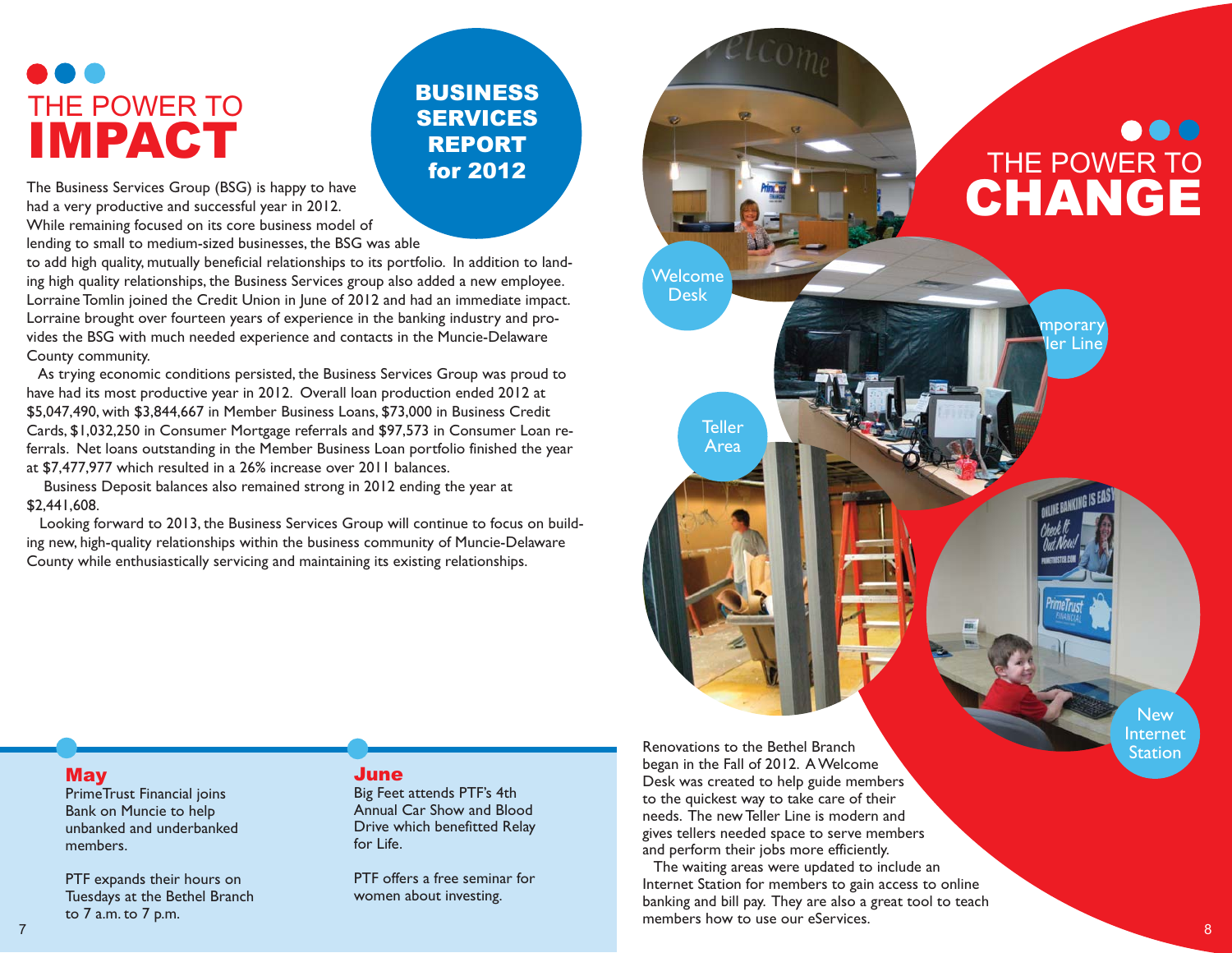## • $\bullet\bullet\bullet$ **BALANCE**

#### FINANCIAL STATEMENT for 2012

### INCOME AND EXPENSES for 2012

| <b>Assets</b>                                                                                                                                                                                                                  |                  |
|--------------------------------------------------------------------------------------------------------------------------------------------------------------------------------------------------------------------------------|------------------|
| Home Equity Loans                                                                                                                                                                                                              | 6,970,527.16     |
| <b>Real Estate Loans</b>                                                                                                                                                                                                       | 31,072,932.32    |
| Member Business Loans                                                                                                                                                                                                          | 7,477,977.46     |
| <b>Share Secured Loans</b>                                                                                                                                                                                                     | 826,944.93       |
| All Other Loans                                                                                                                                                                                                                | 32,162,435.03    |
| Visa Gold                                                                                                                                                                                                                      | 3.916.460.37     |
| Visa Classic and Classic Contract of the Classic Classic                                                                                                                                                                       | 1,369,314.70     |
| Visa Platinum                                                                                                                                                                                                                  | 5,659,833.55     |
| <b>Total Loans</b><br><u> 1990 - Johann Barnett, fransk politiker (</u>                                                                                                                                                        | 89,456,425.52    |
| Allowance for Loan Losses                                                                                                                                                                                                      | (1, 156, 027.93) |
| Net Loans Outstanding<br><u> 1989 - Johann Barn, mars eta bainar eta bainar eta bainar eta bainar eta bainar eta bainar eta bainar eta ba</u>                                                                                  | 88,300,397.59    |
| Cash                                                                                                                                                                                                                           | 3,448,867.97     |
| Corporate Investments                                                                                                                                                                                                          | 10,542,960.93    |
| Bank CDs and the contract of the contract of the contract of the contract of the contract of the contract of the contract of the contract of the contract of the contract of the contract of the contract of the contract of t | 26,608,015.00    |
| <b>NCUSIF</b><br><u> 1990 - Johann Barnett, mars et al. (</u>                                                                                                                                                                  | 1,217,679.42     |
| All Other Investments                                                                                                                                                                                                          | 5,180,799.74     |
| Total Investments                                                                                                                                                                                                              | 43,549,455.09    |
| Land & Buildings                                                                                                                                                                                                               | 2,687,810.73     |
| Furniture & Fixtures                                                                                                                                                                                                           | 1,008,463.16     |
| <b>All Other Assets</b>                                                                                                                                                                                                        | 650, 117.61      |
| <b>TOTAL ASSETS</b>                                                                                                                                                                                                            | 139,645,112.15   |

#### **Liabilities**

| <b>Accounts Payable</b>      | 173,909.57   |
|------------------------------|--------------|
| Dividends Payable            | 29,006.12    |
| Unapplied DP Exceptions      | 1.320.308.87 |
| <b>All Other Liabilities</b> | 500,776.97   |

| <b>Share Certificates</b>             | 28,550,172.45               |
|---------------------------------------|-----------------------------|
| <b>Share Draft Accounts</b>           | 19,624,665.63               |
| <b>Regular Shares</b>                 | 40,118,863.40               |
| <b>Money Market Shares</b>            | 20,505,714.81               |
| <b>IRA Accounts</b>                   | 13,296,652.61               |
| <b>Total Shares</b>                   | 122,096,068.90              |
| <b>Regular Reserves</b>               | 3,147,530.33                |
| <b>Undivided Earnings</b>             | 12,377,511.39               |
| <b>Total Equity</b>                   | 15,525,041.72               |
| <b>TOTAL LIABILITIES &amp; EQUITY</b> | $\overline{139,645,112.15}$ |

|                                 | 2012         | 20 I I       |
|---------------------------------|--------------|--------------|
| <b>Income</b>                   |              |              |
| Interest Income on Loans        | 5,918,374.07 | 5,978,980.25 |
| Investment Income               | 452,590.10   | 552,964.60   |
| Other Operating Income          | 2,583,607.08 | 2,668,882.55 |
| <b>Total Income</b>             | 8,954,571.25 | 9,200,827.40 |
| <b>Operating Expenses</b>       |              |              |
| <b>Employee Compensation</b>    | 2,570,332.23 | 2,397,050.83 |
| <b>Employee Benefits</b>        | 862,342.34   | 697,206.28   |
| Travel & Conference             | 12,114.15    | 4,785.23     |
| <b>Association Dues</b>         | 18,600.30    | 18,004.80    |
| <b>Office Occupancy</b>         | 408,397.22   | 439,448.73   |
| <b>Office Operations</b>        | 2,353,520.51 | 2,132,460.63 |
| <b>Loan Servicing</b>           | 422,445.71   | 390,527.46   |
| Professional & Outside Services | 82,404.16    | 32,507.77    |
| Member Insurance                | 37,710.05    | 41,958.84    |
| <b>Supervisory Fees</b>         | 31,219.89    | 31,288.12    |
| Miscellaneous Expenses          | 808,869.68   | 742,637.12   |
| <b>Total Operating Expenses</b> | 7,607,956.24 | 6,927,875.81 |
| <b>Income from Operations</b>   | 1,346,615.01 | 2,272,951.59 |
| <b>Dividend Expenses</b>        | 708,860.35   | 1,043,007.56 |
| Provision for Loan Losses       | 630,504.97   | 928,983.55   |
| Gain/Loss on Investments        | 56,675.11    | 13,727.35    |
| Gain/Loss on Fixed Assets       |              | (8, 272.02)  |
| Other Non-Operating Income      | 1,790.98     | 8,500.35     |
| <b>Net Income/(Loss)</b>        | 65,715.78    | 314,916.16   |

**...** 



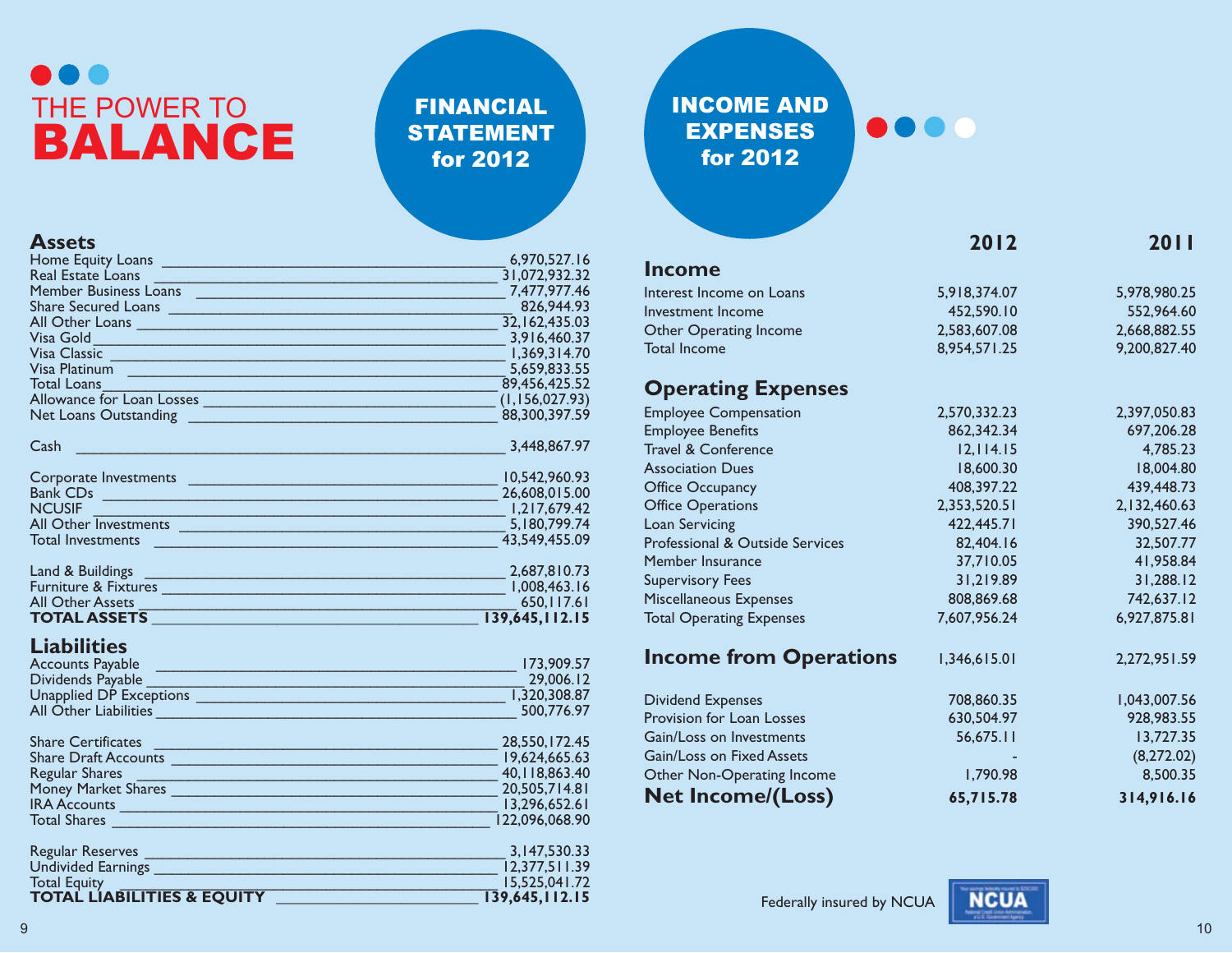### $\bullet\bullet\bullet$ THE POWER TO **OVERSEE**

The Supervisory Committee's role within the Credit Union is to insure the financial records of the Credit Union are in order and comply with Federal Regulations.

In addition to the Supervisory Committee's operational oversight, it also employs the accounting firm of Whitinger & Company LLC to perform the Annual Audit and Quarterly Reviews as required by the National Credit Union Administration (NCUA).

In 2012, this audit and quarterly reviews were performed by Whitinger & Company LLC. They determined that all of PrimeTrust Financial Federal Credit Union's accounts and records were in order and certified that the financial statements accurately reflected the Credit Union's financial position.

The Supervisory Committee also oversees the results of NCUA's Annual Examination. This examination insures the Credit Union is operating in a safe and sound manner and qualifies for Federal Deposit Insurance. The results of the 2012 NCUA Exam determined PrimeTrust Financial was operating in a manner that complies with NCUA regulations and expectations, and that it did qualify for Federal Deposit Insurance.

**Jason Webber Annette Belfour John W James III** 

### **SUPERVISORY** REPORT for 2012

**lason** Webber *Chairman* 

> Annette Belfour

John W ames III

July PrimeTrust introduces the Visa HELOC for home-owners.

# ● ● ●<br>THE POWER TO NOMINATE

**BOARD** NOMINEES for 2013



LaRue Cross



#### **August**

PTF offers prizes each Saturday at Minnetrista Farmers' Market.

Over 2,500 people attend Ball State's Fan Jam at Scheumann Stadium, including PrimeTrust.

September PTF hosts the Chamber After Hours Event at Tonne Winery.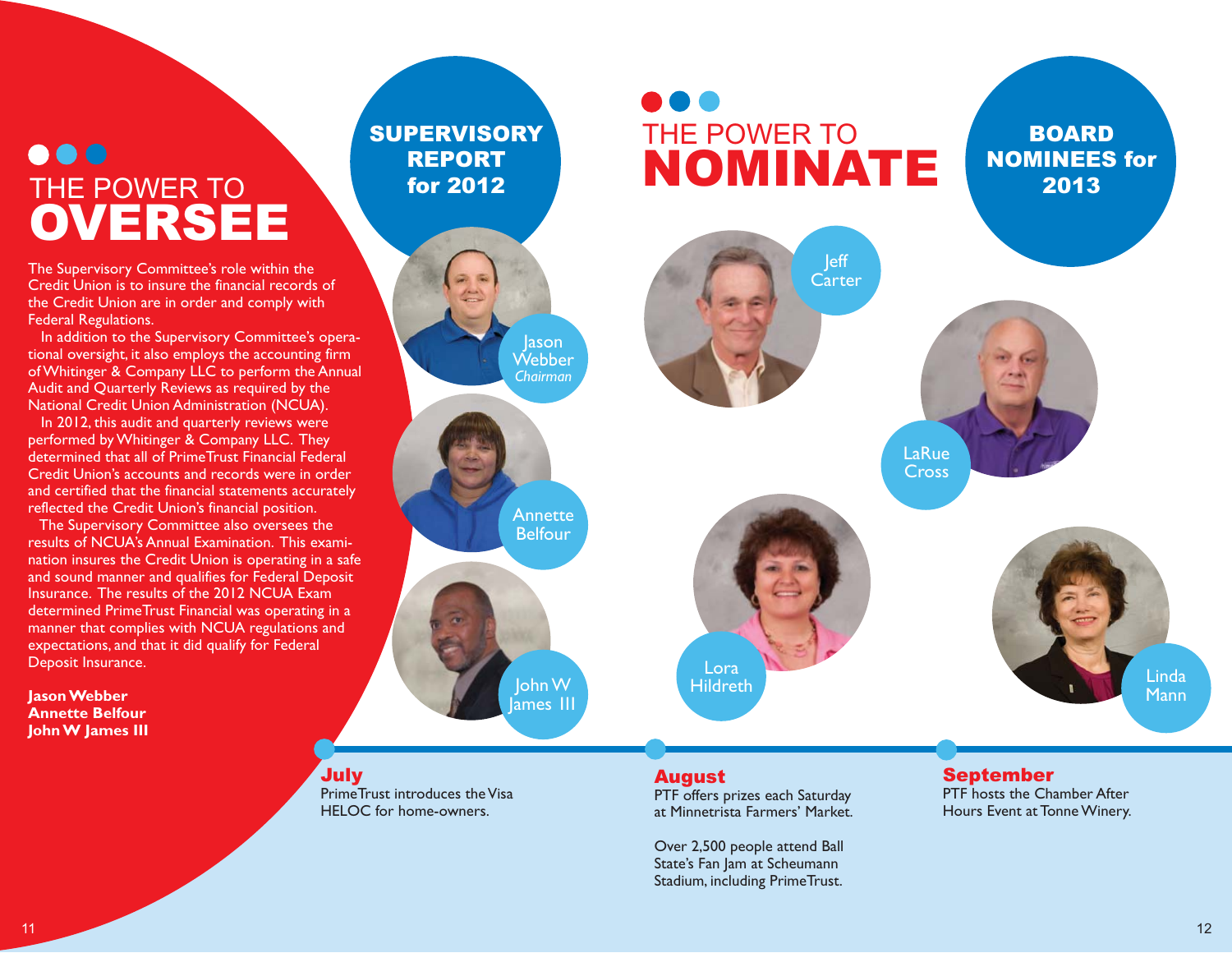# THE POWER OF OOO

PrimeTrust Financial Federal Credit Union has awarded the 2013 William H.Yohler Memorial Scholarship to Alexandra Marie Durbin.

Alexandra, a senior at Wes-Del High School, is the daughter of Susan and Kevin Durbin. She plans on attending Columbia College in Chicago to pursue a degree in Graphic Design.

Alexandra's career goal is to work for a graphic design company or in marketing or advertising.

She has participated in a number of school clubs, has played varsity softball for four years, and volunteers as a middle school tutor.

Alexandra has received several awards for her Web design and desktop publishing.

Even with Alexandra's busy schedule, she is able to maintain a rigorous academic schedule and has been on the honor roll every year of high school. Congratulations, Alexandra!

## Dedicated Volunteer: William (Bill) H. Yohler

The growth and success of WGE Federal Credit Union, and now PrimeTrust Financial, can be attributed to the many dedicated volunteers who have served over the years. PrimeTrust Financial's longest serving volunteer was William (Bill) H. Yohler. Bill became a volunteer in 1944 and served for 57 years. In addition to Bill's dedication to the Credit Union, he was also active in the community as a civic and social volunteer.

After Bill's death in September 2001, PrimeTrust Financial established a scholarship in his name. The goal of the scholarship is to recognize a student who shows Bill's dedication and concern for others through their own volunteer efforts.

In 2008, the scholarship was increased to \$4,000 payable in \$1,000 increments over four years. The funds are used for tuition and may be used at any university or college. Last year's scholarship winner was Kyla Jo Tighe from Wapanhani High School. The winner from 2011 was Kasey Needham from Delta High School.

### 2013 YOHLER **SCHOLARSHIP** WINNER

.lexandra **Durbin** 

## ● ● ● THE POWER TO LEAD

#### PRESIDENT'S REPORT for 2012

Did you get your check? Now more than ever, it pays to be a member of PrimeTrust Financial Federal Credit Union!

In 2012, PrimeTrust Credit Union introduced the PTF Patronage Dividend, a unique way to recognize members who made use of certain services the Credit Union offered. Members received Patronage Checks ranging from \$10.00 to \$50.00, depending on which of the five categories

they qualified under. In many cases, members qualified under more than one category, and any member who qualified for all five received checks totaling \$150.00. Through the PTF Patronage Dividend, the Credit Union returned over [\\$100,000.00](https://100,000.00) in "extra" dividends to members who used its services the most.

The PTF Patronage Dividend was possible because a credit union is a unique type of financial institution. It is a member-owned financial cooperative. Like any other cooperative, it provides value to its membership, and it works the best when individual members utilize as many of the cooperative's services as possible. This is especially true for membership in PrimeTrust. The more members take advantage of the value offered by our products and services, and the better the Credit Union does, the greater the potential return to be shared by the membership. It's a Win-Win

proposition: the member "wins" through the immediate value the Credit Union offers in terms of rates and low costs, and the membership "wins" by the cooperative returns of the Credit Union. Then, through the PTF Patronage Dividend, those returns are shared with the membership. It's a great deal!

It's not too early to start thinking about the 2013 edition of the PTF Patronage Dividend. If you didn't receive a check in 2012, ask us how you might qualify. If you did receive a check, ask how you might qualify for additional rewards. If you haven't considered the value PrimeTrust offers, now is an excellent time to do so! We want to make sure you get your check!

At PrimeTrust FCU, we are committed to providing financial benefit to our members. We appreciate your support and are dedicated to earning your business every day! Jeffrey E.

**Sikora** *President* 

 $\boldsymbol{\mathsf{William}}$   $\boldsymbol{\mathsf{H}}$ . Yohler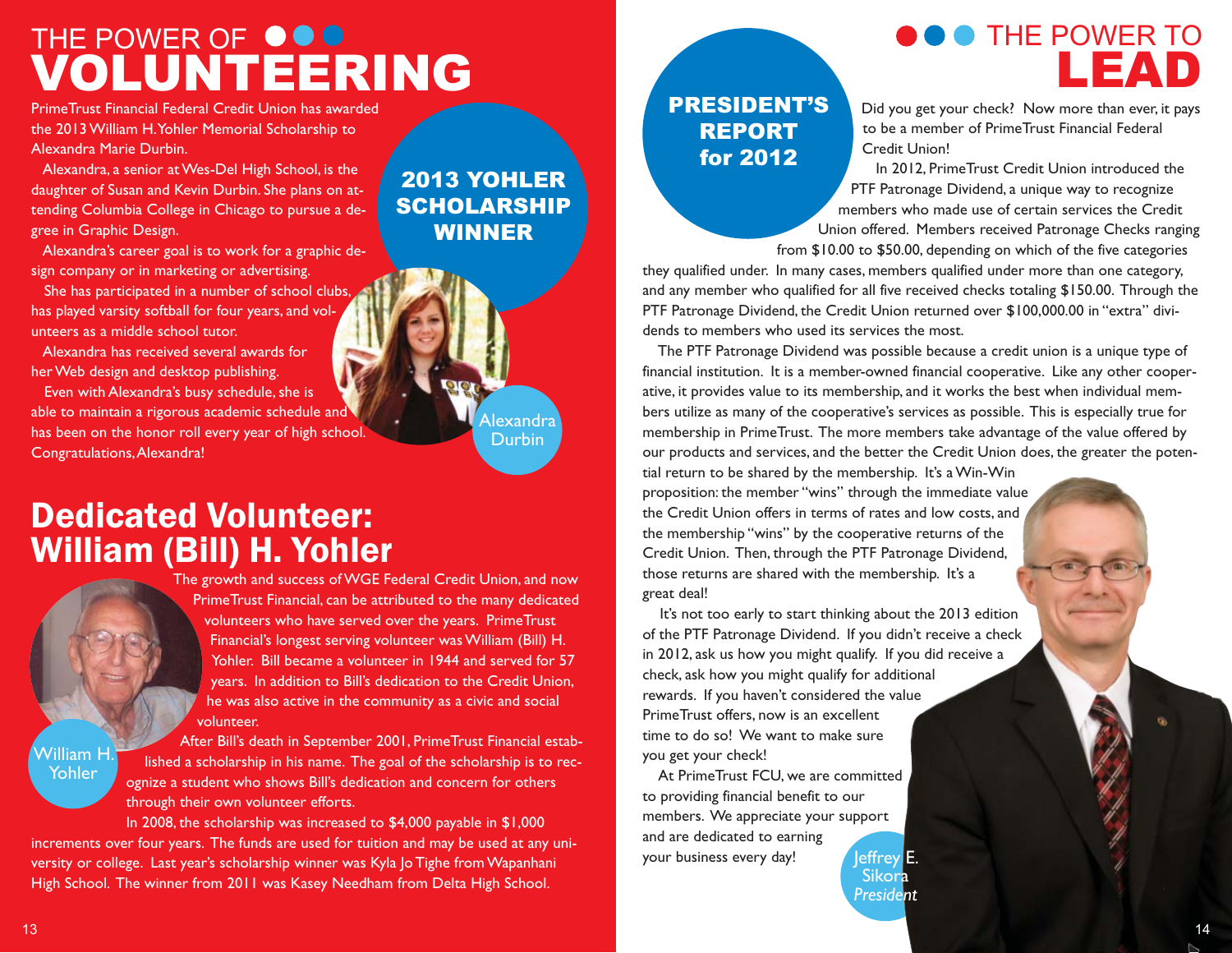PTF gave over \$55,000 to more than 50 charities in 2012. In addition to cash donations, they also donate their time and in-kind gifts.

### $\bullet$ e of the POWER To the contract of the STATE POWER TO the STATE STATE STATE STATE STATE STATE STATE STATE STATE STATE STATE STATE STATE STATE STATE STATE STATE STATE STATE STATE STATE STATE STATE STATE STATE STATE STATE STA GIVE

PrimeTrust gave money, time, or in-kind gifts to the following organizations in 2012:

American Advertising Federation Indiana Blood Center American Red Cross Angel Worx Alliance for Strategic Growth **Altrusa** ARF Big Brothers Big Sisters Bridges Community Service BSU Athletics Cardinal Greenway Chamber After Hours Chamber Breakfast w/Governor Chamber Champions Chamber Cup Community Christmas Sing Cowan Elementary Cowan Little League Daleville Little League Delaware County Ag Days Delaware County Fair Delta Girls Softball Delta Little League Eastside Cardinals Economic Development Alliance Habitat for Humanity Hickory Creek Hillcroft Services Huffer Little 500

Ag Days 100 Men Who Cook Indiana Public Radio Invest in Youth Let's Talk Politics Little Red Door Minnetrista MOMs Muncie Babe Ruth Muncie Civic Theater Muncie Home Show Muncie Rebel Baseball Muncie Style Show 100 Men Who Cook Relay for Life Second Harvest Tools for School Tri County Ladies Golf Vison 2016 Wapahani Yearbook Wes Del Little League Wes Del Relay for Life WIBU Catalyst WIPB WIPB Telesale YOC Yorktown High School **Blood** Driv

**CHARITY** GIVING

2012 Car Show

> YOUR 2012 BOARD of DIRECTORS

### $\bullet\bullet\bullet$ THE POWER TO SERVE

**George** McKibben *Secretary* 

*Chairman* Lora Jeff Carter

*Director* 

Hildreth *Treasurer* 

Cross<sup>1</sup> *Director* LaRue

Steve Rose *Vice* 

> Linda **Mann** *Director*

#### **October**

PTF raises over \$5,000 for Second Harvest Food Bank at the 2nd Annual Soup Crawl in downtown Muncie. Thirteen restaurants and bars participanted in the event.

#### November

Big Feet makes a visit to 100 Men Who Cook, while President and CEO, Jeff Sikora wins the vegetable category.

PrimeTrust offers free retirement and Medicare seminars to members. 15  $\,$  16  $\,$  16  $\,$  16  $\,$  16  $\,$  16  $\,$  16  $\,$  16  $\,$  16  $\,$  16  $\,$  16  $\,$  16  $\,$  16  $\,$  16  $\,$  16  $\,$  16  $\,$  16  $\,$  16  $\,$  16  $\,$  16  $\,$  16  $\,$  16  $\,$  16  $\,$  16  $\,$  16  $\,$  16  $\,$  17  $\,$  17  $\$ 

#### December

PrimeTrust helps over 100 people have a Merry Christmas by providing gifts.

The Patronage Dividend campaign is launched.

**Marilyn Smith** *Chairman*